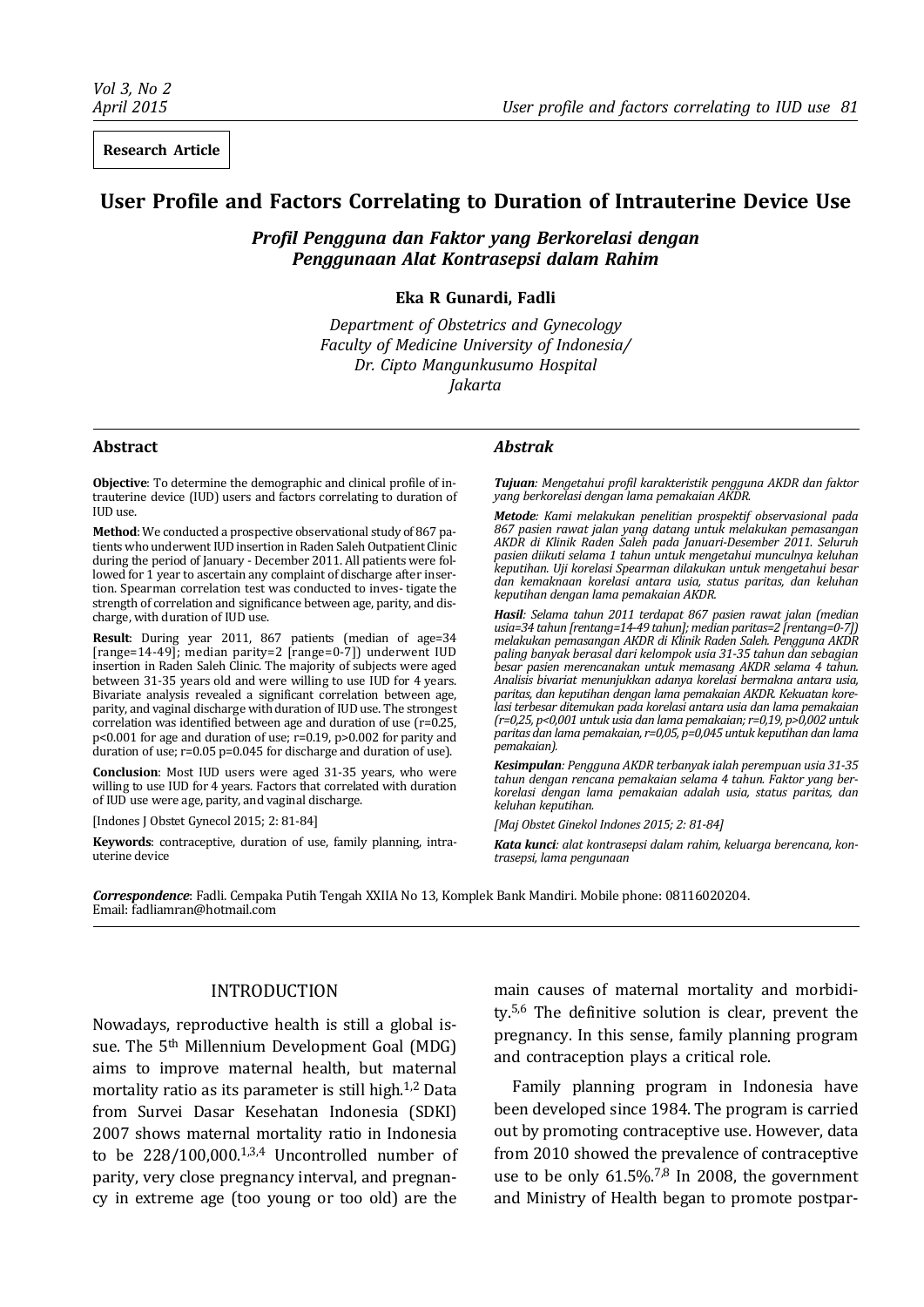tum and post-miscarriage contraception, including hormonal contraception (pill, implant), IUD, barrier device (condom, diaphragm), and sterilization (vasectomy, tubectomy). Among those modalities, IUD was one of the least favorite options, with only 18.8% prevalence of use. $9,10$  Moreover, the insertion procedure was thought to be too invasive, with most patients thinking IUD to be dangerous, thus hindering their decision to receive IUD. Women who are already users only use it for a very short period.11 Women reported going back to a doctor several times just to check the presence of the device in the uterus. They also reported feeling uncomfortable due to a foreign object in their uterus. Others have complained of pain, vaginal bleeding, and copious discharge. The government is currently promoting education on those issues, but the content is still unorganized.<sup>10</sup> Therefore, this study was conducted to get the profile of IUD users and the factors correlating with duration of IUD use.

### METHODS

We conducted a prospective-observational study of 867 patients undergoing IUD insertion in Raden Saleh Clinic. This study was carried out from January 2011 to March 2013. Sampling was conducted in the period of January 2011 to December 2011 using consecutive random sampling. Data was collected by interview conducted by one interviewer for all subjects.

The inclusion criteria include all IUD users without any restriction of age and IUD type. Exclusion criteria was subjects who refused to participate in this study. We collected patient characteristics including age, parity, and the plan for duration of IUD use. One-year follow up was carried out to ascertain the presence of vaginal discharge during IUD use.

Age will be categorized in groups of 5 years, while presence of vaginal discharge will be dichotomous. Data will be described to show the distribution of subjects' age, parity, duration of use, and vaginal discharge. Data will be presented in mean and standard deviation for normally distributed data or median and range for data that are not normally distributed. In addition, the data will also be presented in the form of charts to aid with visualization of data distribution.

Bivariate analysis was conducted with Spearman correlation test in order to show the correlation between age, parity, and vaginal discharge with duration of IUD use. Data were analysed using SPSS 17.0.

This study is in accordance with the principles of "Declaration of Helsinki" and principles in "Guideline for Good Clinical Practice" of ICH Tripartite Guideline, as well as local regulations in Indonesia. All subjects and her family received explanation about the whole procedure and the purpose of this study. They also signed the informed consent form.

#### RESULTS

In 2011, as many as 867 patients underwent IUD insertion in Raden Saleh Clinic. All patients were included in this study.

Median of age was 34 years old, with the youngest age found to be 14 years old and the oldest was 49 years old. The majority of patients used IUD after they had one (30%) or two children (33.7%). Only one patient used IUD before having any children. Duration of IUD use was in the range of 2-7 years, with most patients using IUD for 4 years (36.4%). Vaginal discharge was reported by 20 patients (2.3%). Demographics and clinical characteristics of our subjects are reported in Table 1.

Data showed that most IUD users belonged in the 31-35 years old age group. Vaginal discharge did not occur in all age groups. The complaint was identified mostly in the 21-25 years age group. The majority of patients used IUD for less than 5 years. Only 10% reported IUD use of more than 5 years.

Correlation test demonstrated the presence of a significant correlation between age, parity, and vaginal discharge with duration of IUD use (Table 2). The strongest correlation was identified between age and duration of use (r=0.25 for age, r=0.19 for parity, r=0.05 for vaginal discharge). The higher number of parity and age, the longer the duration of IUD use. Vaginal discharge was also shown to have a significant correlation with duration of use, but the correlation was very weak.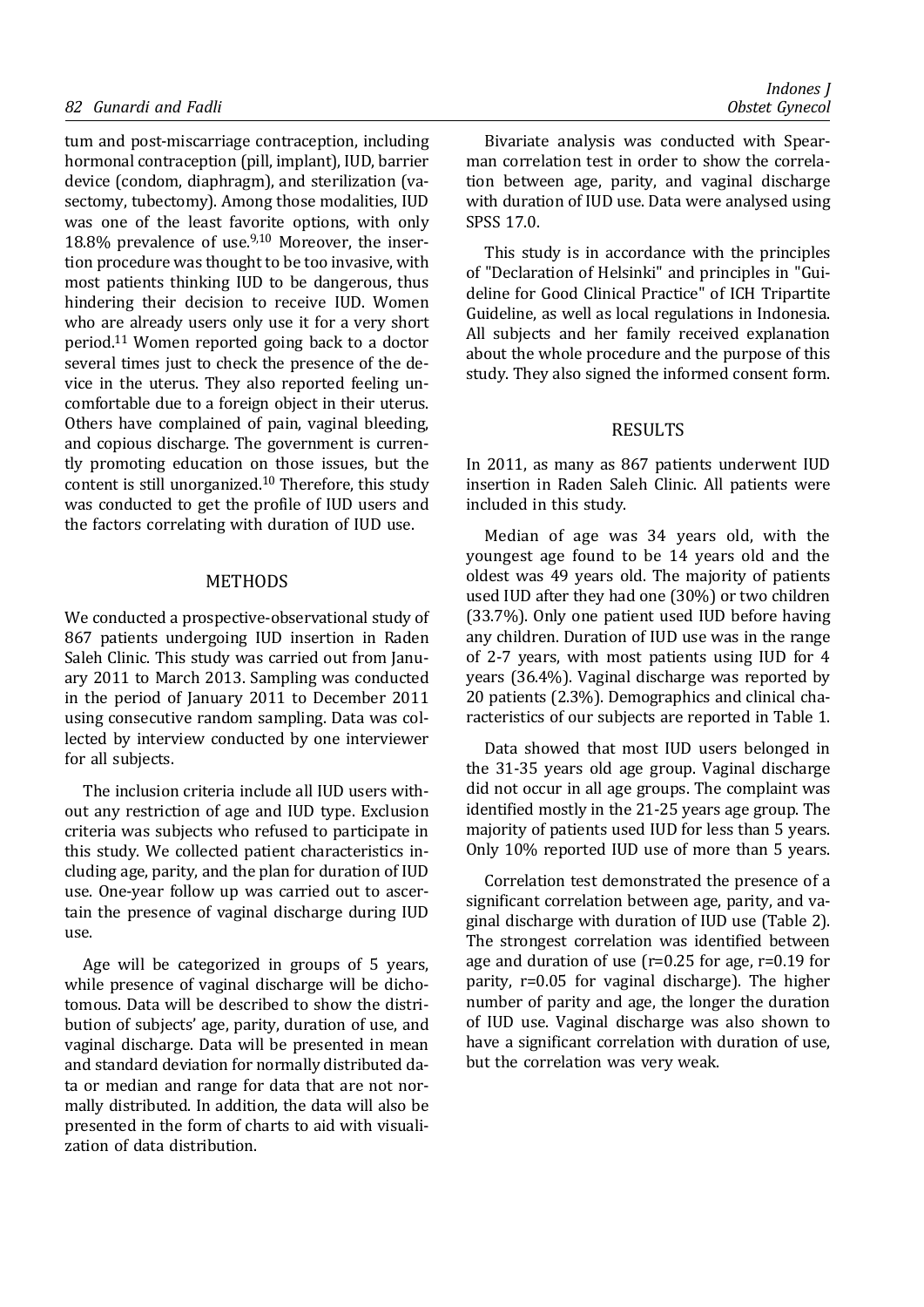| Users in Raden Saleh Clinic January-December 2011 (n= 867) |             |  |
|------------------------------------------------------------|-------------|--|
| <b>Characteristics</b>                                     | $\mathbf n$ |  |
| Age (median, range)                                        | 34 (14-49)  |  |
| Parity (n, %)                                              |             |  |
| $\mathbf{0}$                                               | 1(0.1)      |  |
| $\mathbf{1}$                                               | 260 (30.0)  |  |
| $\overline{c}$                                             | 292 (33.7)  |  |
| 3                                                          | 212 (24.5)  |  |
| 4                                                          | 65 (7.5)    |  |
| 5                                                          | 22 (2.5)    |  |
| 6                                                          | 4(0.5)      |  |
| 7                                                          | 1(0.1)      |  |
| Duration of IUD use (n, %)                                 |             |  |
| 1 year                                                     | 0(0.0)      |  |
| 2 years                                                    | 69 (8.0)    |  |
| 3 years                                                    | 180 (20.8)  |  |
| 4 years                                                    | 316 (36.4)  |  |
| 5 years                                                    | 176 (20.3)  |  |
| 6 years                                                    | 80 (9.2)    |  |
| 7 years                                                    | 46 (5.3)    |  |
| Vaginal discharge (n, %)                                   |             |  |
| Yes                                                        | 20(2.3)     |  |
| No                                                         | 847 (97.7)  |  |

**Table 1.** Demographics and Clinical Characteristics of IUD Users in Raden Saleh Clinic January-December 2011 (n= 867)

**Table 2.** Correlation between Age, Parity, and Vaginal Discharge with Usage Duration

| Correlation <sup>1</sup>             |      | D       |
|--------------------------------------|------|---------|
| Age and usage duration               | 0.25 | < 0.001 |
| Parity and usage duration            | 0.19 | < 0.001 |
| Vaginal discharge and usage duration | 0.05 | 0.045   |

*1 Spearman correlation test*

# DISCUSSION

This study discovered that the median of age of women undergoing IUD insertion in Raden Saleh Clinic in 2011 was 34 years old. Most patients belonged in the age group of 32-35 years old, constituting almost two times the number of that in the other age groups. The important finding is that the distribution of age of IUD users was not equal. IUD

is more popular and more commonly used in older women, compared to women in their 20's.

Statistics show that uncontrolled number of parity, very close pregnancy interval, and extreme age (too young or too old) are the main causes of maternal mortality and morbidity.<sup>7</sup> The optimal age for pregnancy is 20-35 years old, with the interval between the first and second pregnancy being about 2-4 years. Therefore, contraception plays an important role, which is to prevent pregnancy before the age of 20 years, to manage and ensure the interval period between pregnancies, and to prevent pregnancy after 35 years. In regards to these roles, IUD as well as other contraceptive methods should be utilized equally in all age groups. The domination of IUD users in only one age group showed that the aim of contraceptives has not been achieved.

Previous studies with a similar purpose as this study was conducted by Singh et al in 1990.12 The study was held in Benghazi, a developing country similar to Indonesia. The study found different results from ours, with IUD users mostly coming from the 20-29 years old age group and with a mean parity of 4. Similar to the findings in this study, they stated that IUD users were relatively older than users of other contraceptive methods. Furthermore, complication and discontinuation of IUD was reported to be higher than in other methods.

Vaginal discharge presents as the most common complaint among IUD users. Previous studies have demonstrated that the prevalence of bacterial vaginosis (BV) in IUD users was 9.3-37%.13-16 Compared to the general population, Foda et al<sup>17</sup> found the prevalence of BV to be significantly higher among IUD users (12.64% vs 6.9%). Compared to other contraceptive methods, BV was also found to be higher among IUD users (37.0% vs 19.3%; p=0.03).14 Vaginal discharge was the most common symptom of BV occurring in 41% of patients. This symptom brought patients back to the doctor to have the IUD checked, while some requested for removal of the device.

No previous studies have examined the correlation between age, parity, and vaginal discharge with the duration of IUD usage. However, some studies have shown its association indirectly.

The duration of IUD usage is strongly correlated with users' knowledge, attitude, and behaviour regarding IUD. Epidemiological studies demonstra